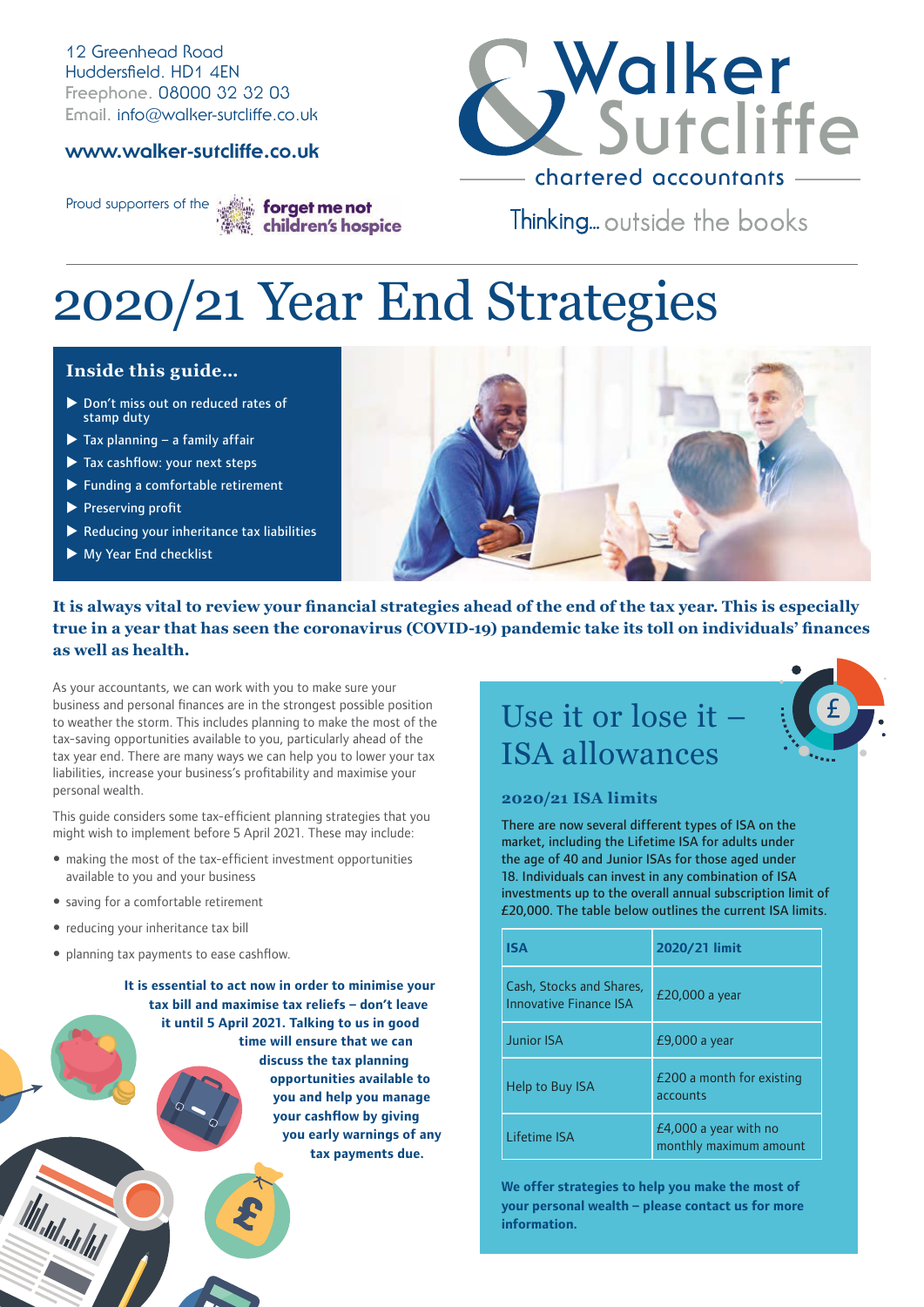# Don't miss out on reduced rates of stamp duty

#### **Land taxes are set to revert to previous levels in April.**

In an effort to boost the flagging housing market Chancellor Rishi Sunak has reduced the rates of Stamp Duty Land Tax (SDLT) for residential properties in England and Northern Ireland. The devolved administrations in Scotland and Wales have followed suit, so across the UK land taxes are at reduced levels until 31 March 2021.

On 1 April 2021 the reduced rates will revert to those that were in place prior to July 2020.

We recommend that anyone looking to buy or sell residential properties aims to complete the transaction before the end of March. The rates differ across the UK as do rules on which properties the reductions apply to. Please contact us to see how these changes affect you.



# Tax planning – a family affair

**Prudent use of the whole family's tax allowances in tax planning can help you reduce your tax burden.**

#### **Use all your personal allowances**

Every family member is entitled to their own personal allowance (PA), which is £12,500 for the 2020/21 tax year. A key element in tax planning is to make best use of the PA. If your spouse or partner has little or no income, you might want to consider spreading your income more evenly. This may involve transferring income or income-producing assets – but be mindful of the settlements legislation governing 'income shifting'. Any transfer must be an outright gift, with 'no strings attached'.

Certain married couples may also be eligible to transfer 10% of their PA to their spouse. The Marriage Allowance is available to married couples and civil partners where one spouse has income below the PA and neither spouse pays tax at the higher or additional rate. It means £1,250 can be transferred in 2020/21, reducing a couple's tax liability by up to £250 in the current year.

Children are also entitled to their own PA. However, income generated by parental gifts is subject to a

limit of £100 (gross) per parent, unless the child has reached 18, or is married.

#### **Reducing taxable income**

It is possible to reduce your taxable income through various strategies (for example, increasing contributions into a pension scheme or making charitable donations via Gift Aid). This may be beneficial if you or your spouse or partner are receiving Child Benefit, and either of your incomes are expected to be between £50,000 and £60,000. Reducing income to below this level may help to eliminate the High Income Child Benefit Tax Charge, which applies at a rate of 1% of the full Child Benefit award for each £100 of income between £50,000 and £60,000. You might also want to consider adopting a similar strategy if your income is just above £100,000, as the PA is reduced by £1 for every £2 of income over this figure.

**For further advice on tax planning across the family, please get in touch.**

### Tax cashflow: your next steps

**Tax deferrals have played a part in the government's plans to spread the cost of the COVID-19 pandemic across a longer time period and ease the pain on both individuals and businesses.** 

**Income tax:** The Winter Economy Plan gives longer to pay for liabilities due in January 2021. This applies not just if you took up the option of putting off to 31 January 2021 the second income tax self assessment payment on account for 2019/20, due by 31 July 2020, but also to payment of other amounts due by 31 January 2021: the balancing payment for the 2019/20 tax year and first payment on account for 2020/21. The Plan allows an additional period to pay of up to 12 months to those who need it, moving the deadline to January 2022.

If you have self assessment tax debt up to £30,000, you can take advantage of this by setting up a payment plan online without needing to phone HMRC, and you should get automatic, immediate approval. For larger debts, or to arrange longer to pay, contact HMRC's helpline to set up a Time to Pay arrangement. Alternatively, if you are able to, you can pay in full or in instalments on or before 31 January 2021, via the usual online service.

> **Further help**: HMRC's Time to Pay service is available to any business struggling to pay tax on time. We are happy to discuss other possibilities with you. If, for example, taxable income for 2020/21 has fallen in comparison with 2019/20, it may be possible to reduce your 2020/21 payments on account, rather than use the monthly payment facility.

> > **Please do contact us for advice.**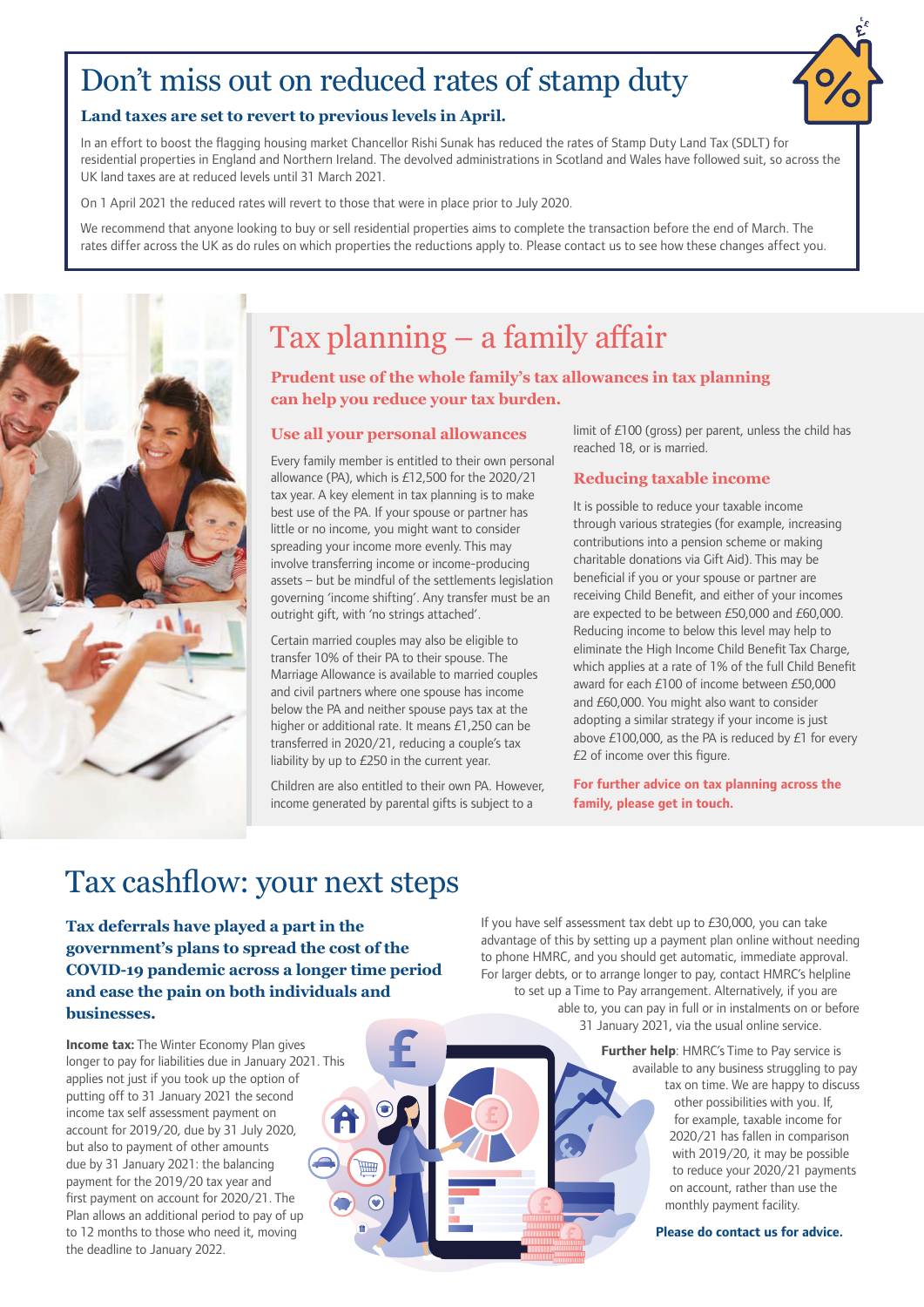# Funding a comfortable retirement

**Being able to fund a comfortable retirement is crucial. Make sure you don't run the risk of an income shortfall by taking the appropriate steps now.** 

Those individuals who are not in an appropriate employer scheme should put appropriate plans into place. A handful of restrictions and allowances exist, which you are advised to consider. For contributions to be applied against your 2020/21 income, they must be paid on or before 5 April 2021.

Tax relief is available on annual contributions limited to the greater of £3,600 (gross) per annum, or the amount of UK relevant earnings. This is also subject to the annual allowance, which is £40,000.

The annual allowance is tapered for those who have both net income over £200,000 and adjusted annual income (their income plus their own and their employer's pension contributions) over £240,000. An individual's annual allowance is reduced by £1, down to a minimum of £4,000 for every £2 of adjusted income over £200,000. Where pension savings in any of the last three years' pension input periods (PIPs) were less than the annual allowance, the 'unused relief' is brought forward.

The overall tax-advantaged pension savings lifetime allowance is £1,073,000 for 2020/21. Where total pension savings exceed the lifetime allowance at retirement (and fixed, primary or enhanced protection is not available), a tax charge is applicable.

When planning for your later years, ensure you consider the other options that may be available to you. For example, you might wish to take into account the role of your business and/or your home in boosting your retirement funds, as well as the Lifetime ISA.

**From choosing a suitable pension scheme to accessing your funds and exploring other ways of boosting your pension savings, we can help you to secure the comfortable retirement you deserve. Please get in touch with us for more information.** 





# Preserving profit

**Running a business requires hard work and dedication, and it's important to reap the financial rewards of your endeavours. Here we consider some strategies for extracting profit in a tax-efficient manner.**

#### **Have you considered a dividend over a salary or a bonus?**

Some may choose to take a dividend over a salary or bonus. Dividends are paid from the profits available after corporation tax is paid. A salary or a bonus generally creates tax charges for the company, carrying up to 25.8% in combined employer and employee national insurance contributions (NICs). Dividends, however, are paid free of NICs.

The Dividend Allowance (DA) currently sits at £2,000 per year. The DA charges £2,000 of the dividend income at 0% tax: this is called the dividend nil-rate. The rates of tax on dividend income above the allowance are

7.5% for basic rate taxpayers; 32.5% for higher rate taxpayers; and 38.1% for additional rate taxpayers.

#### **Other profit extraction strategies**

There are a handful of alternative profit extraction strategies for individuals to consider. These include:

- pension contributions – employer pension contributions often prove to be very tax-efficient when it comes to extracting profit from a company
- taking incorporation into account – self-employed individuals or those with partner status may want to consider incorporating. This

may provide more scope for saving or deferring tax

- utilising tax-free allowances such as mileage payments, which apply when you drive your own car or van on business journeys
- making the most of property – you are entitled to receive rent up to the market value on property that is owned by you and used for business purposes.

However, there may be tax implications to consider, so care needs to be taken: be sure to talk to us before acting.

**For more information on extracting profit tax-efficiently, please contact us.**